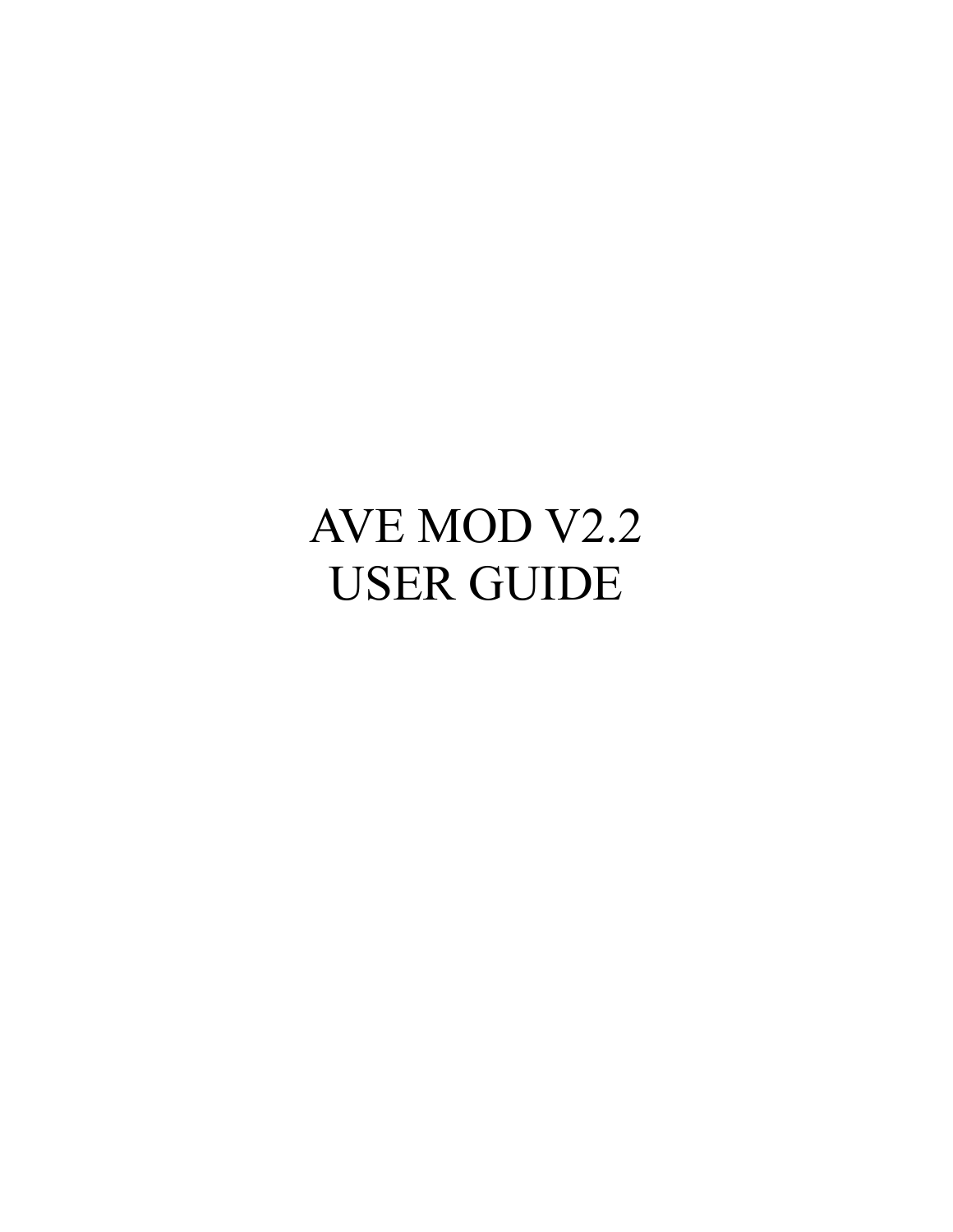## SOURCES:

You can use different video sources, it just need to output a composite signal with an RCA connector (or SCART by using an adapator).

- Video game console
- Camera (useful for feedback)
- DVD player
- VHS player

– VGA/HDMI to RCA converter (useful to use video from a computer and quite often PAL/NTSC compatible.)

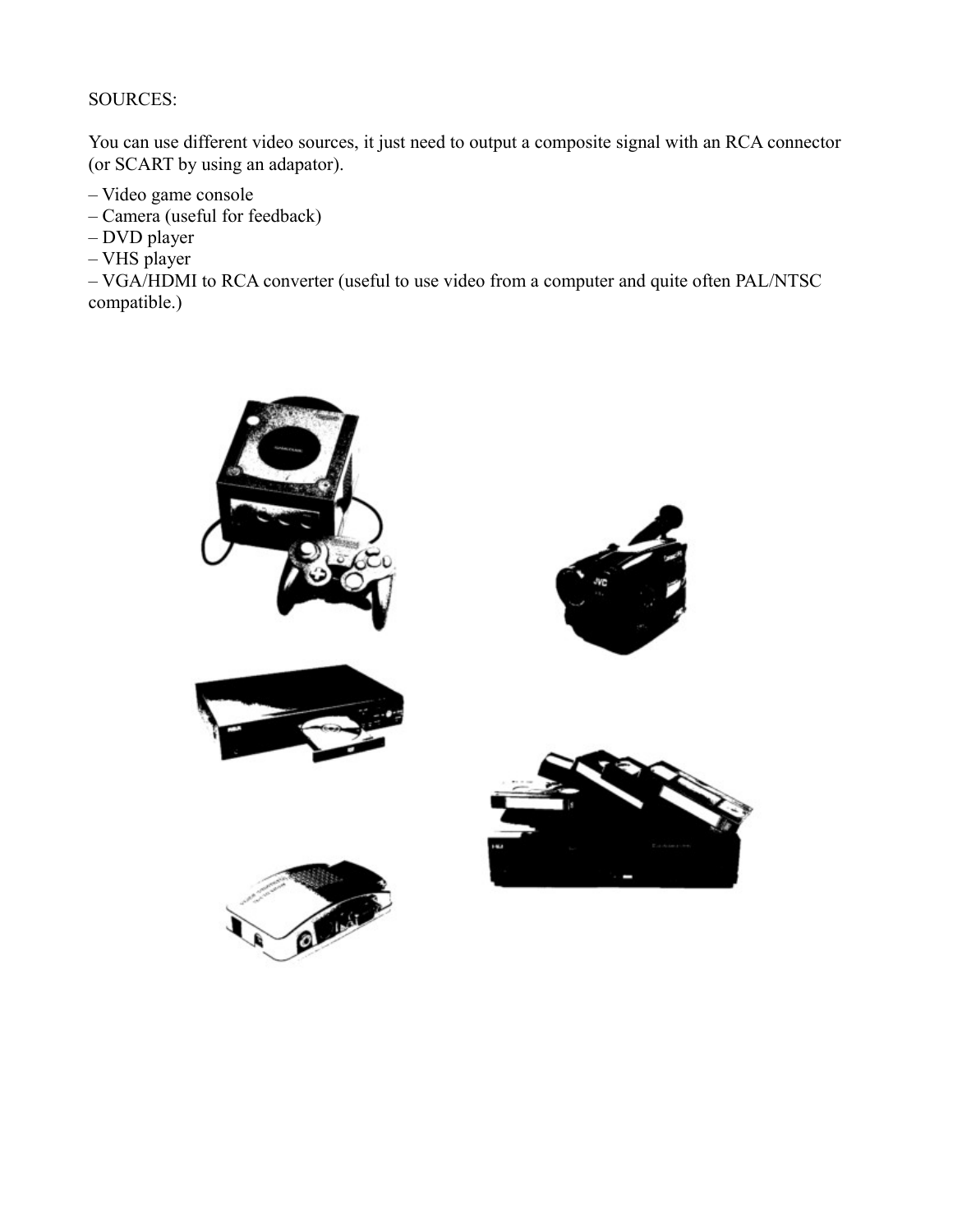## MONITORS:

There's also a few options for the monitor.

– CRT TV: gives warm colors, pretty tolerant to heavy glitches (sync signal corruption). Most recent CRT TV (with a silver/grey case) seems to be less tolerant however, it displays an OSD thing like "AV1"" and drops to black when signal is to corrupted. Some are NTSC/PAL compatible so there might be an analogue to digital conversion at the input of the TV, which would explain their weaker tolerancy. Some also have a flat screen which is useful when recording with a camera.

– LCD TV: works as long as it has an RCA composite input. Possible loss of signal when signal is too corrupted, depends of the screen, some are more tolerant than others.

– Videoprojector: a common solution when VJing, work as long as it has an RCA composite input. Has the same problem as the LCD, signal loss (with possible blue screen, not cool when VJing) when it's too intense.

– Video capture card: useful to display on a computer screen (streaming/recording), suffer the same problem as the LCD/videoprojector.

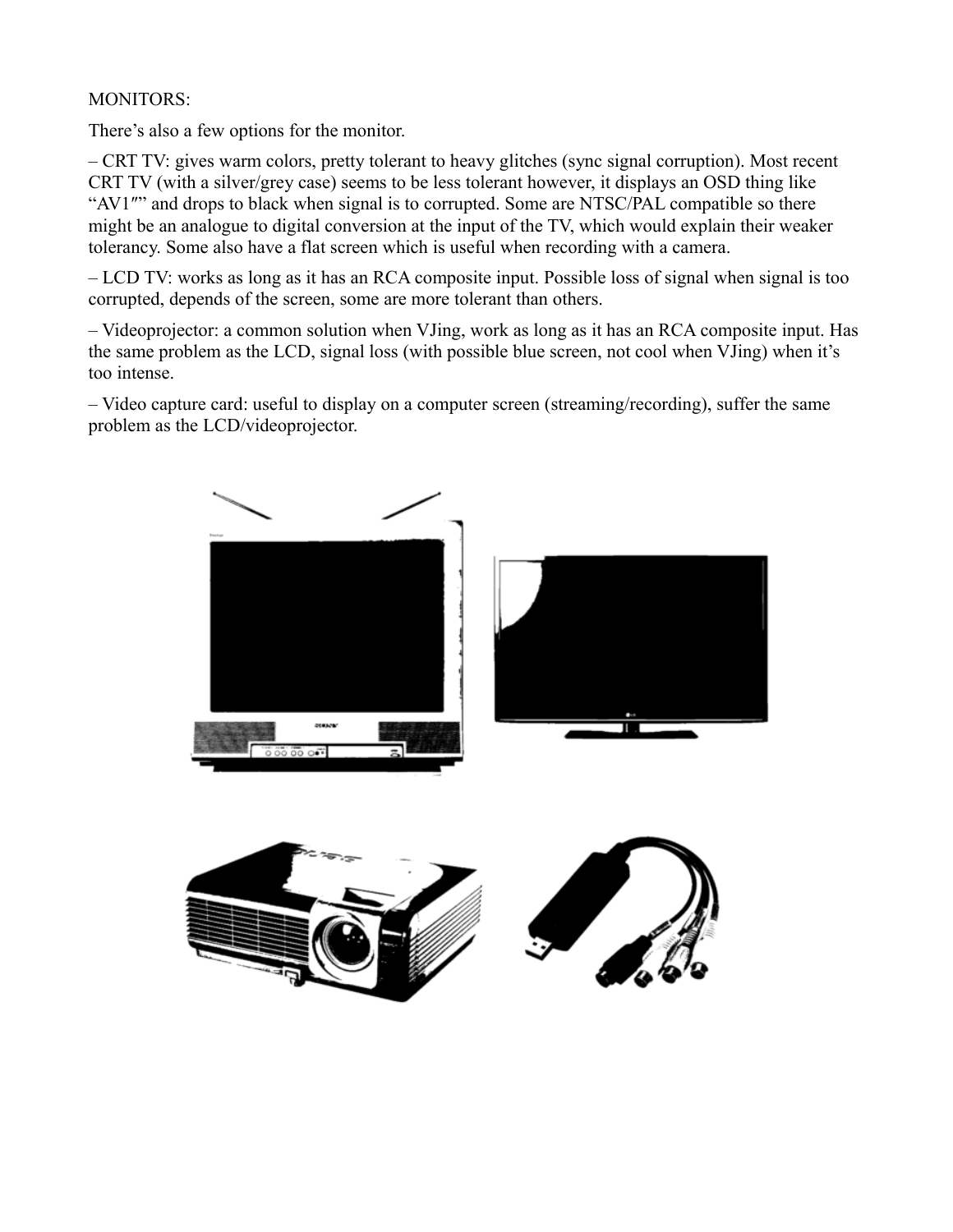We can see that every time the video signal has to be converted to digital (it's also true for a RCA to VGA/HDMI converter), if it's too corrupted, converters must have trouble interpreting it resulting in a black/blue/freezed screen.

Solutions:

- Do not use effects that are too intense (it's frustrating and not a solution)
- Time base correction: will restore the sync signal and stabilize it.There is some standalone device like this one, and some mixer have on-board TBC, and VHS player also. Results vary, the Panasonic WJ-AVE5 mixer freeze a part of the screen when the glitch is too heavy and reproduce well the sync corruption effect, the Videonics MX-1 TBC is less interesting, mine displays an image that is half black/half white when the signal is too corrupted. Check what works best with your setup.
- Rescanning: film a CRT TV screen to record directly or send the output of the camera to an RCA/HDMI that can be plugged in a video projector or a capture card.